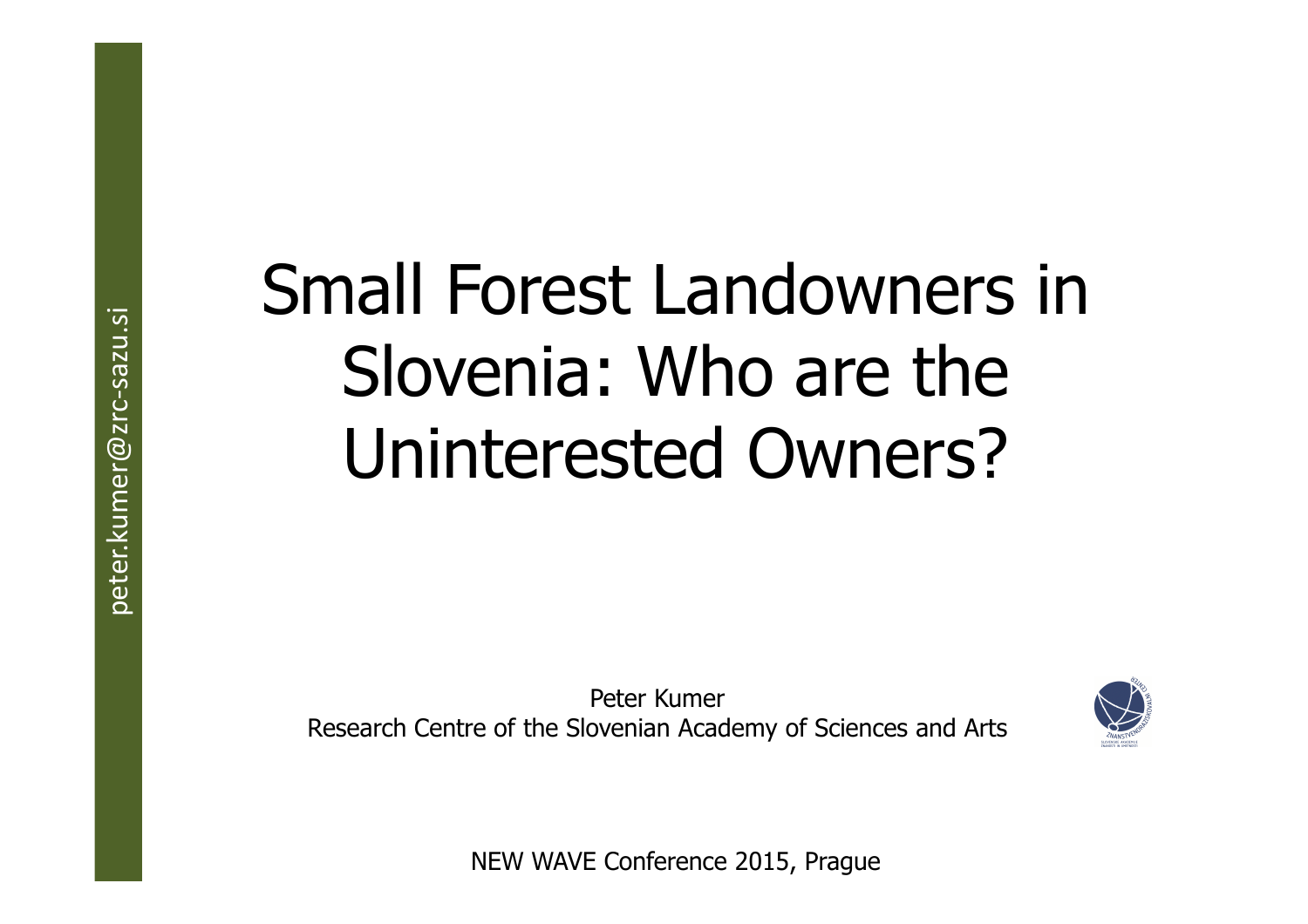#### Rationale 1/3

- Relative Forest cover: 58 %
- Tradition in Sustainable Management
- Success in Forestry Research
- Weak wood-processing chain
- Poorly managed private Forestland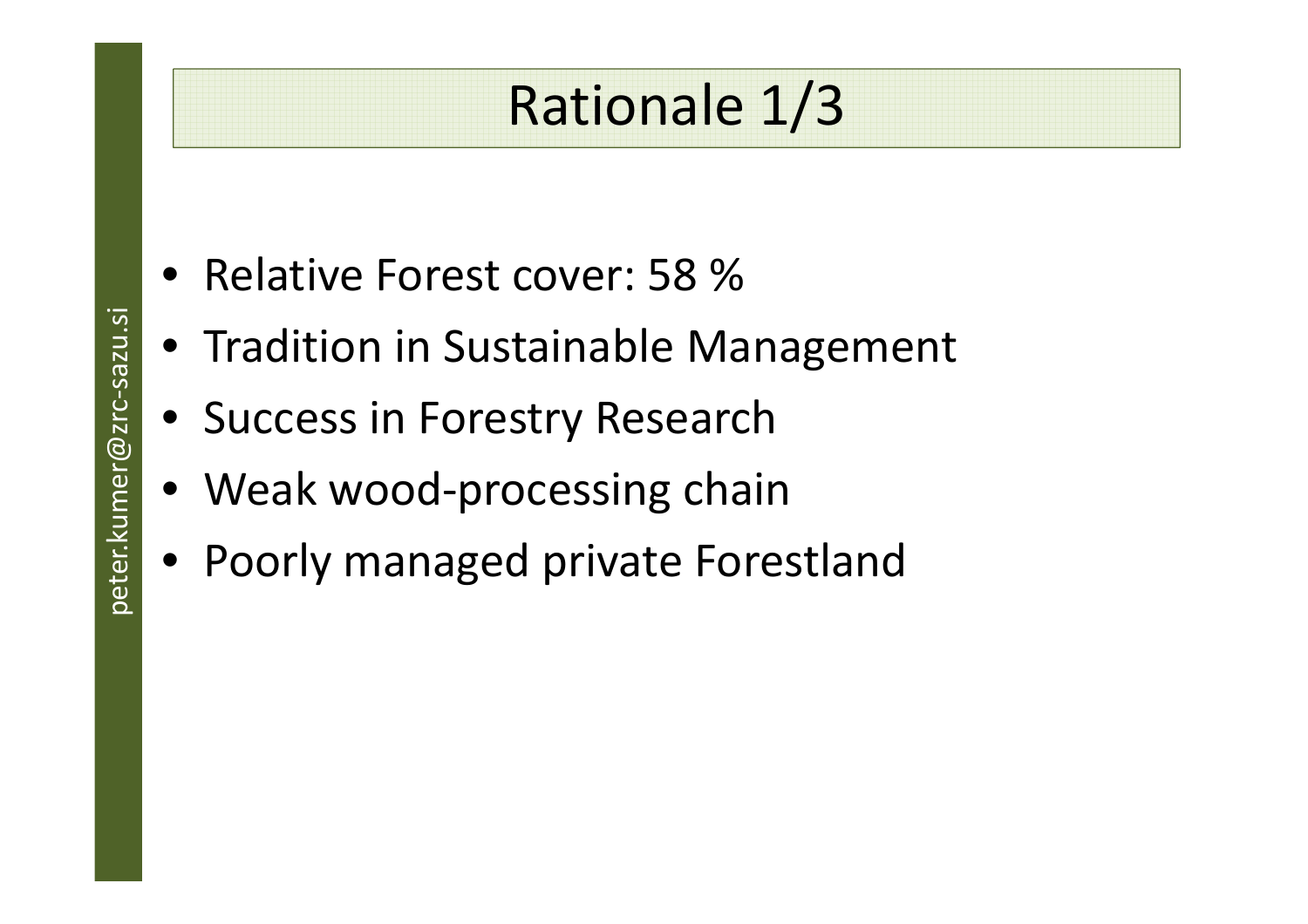#### Rationale 2/3

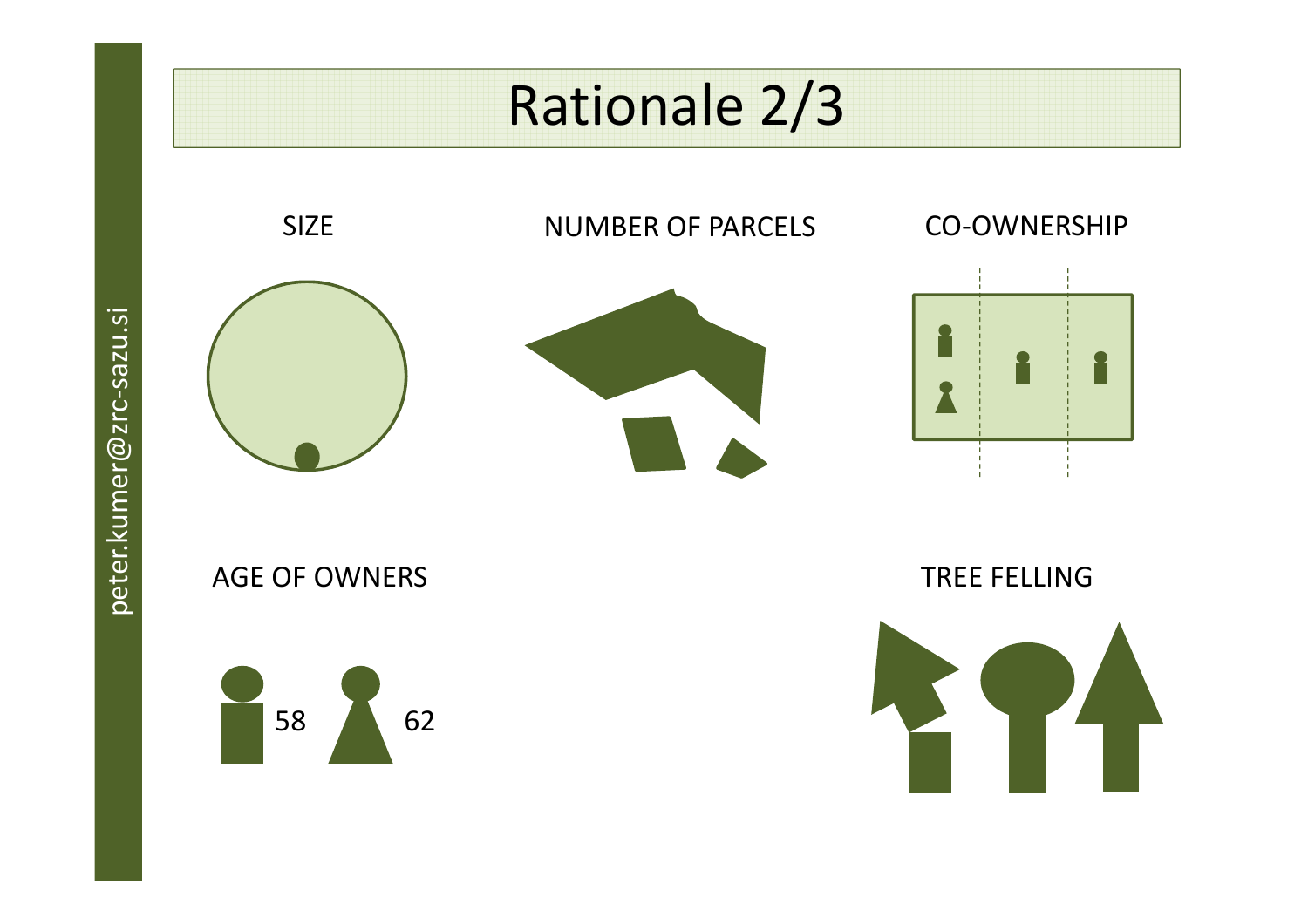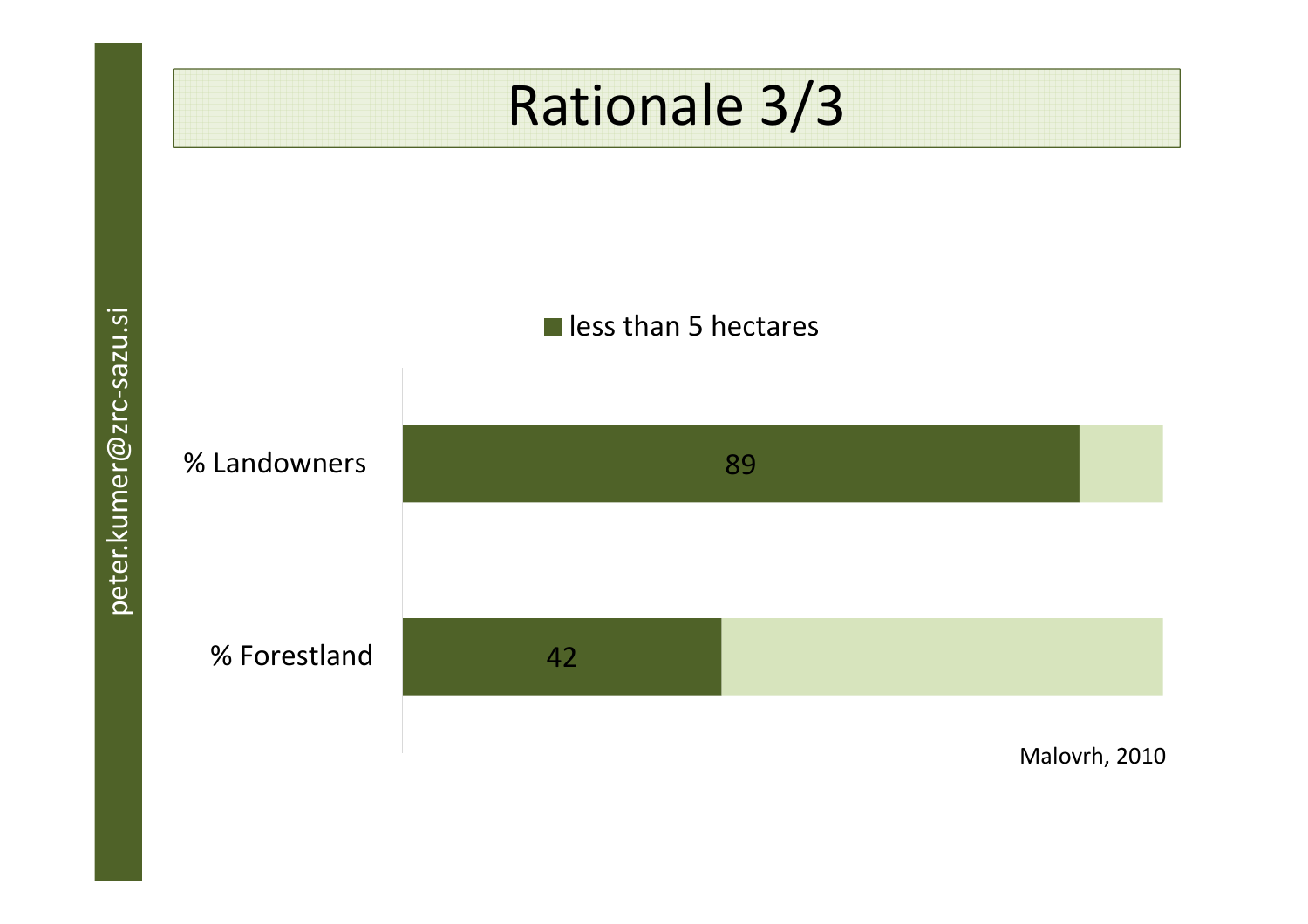#### **Literature**

- • **Development of Forestry in Slovenia** (Medved in sod., 2010; Remic, 1975; Blaznik, 1970)
- **Change in Land Use and Forest Ownership** (Petek in Urbanc, 2004; Hrvatin in Perko, 2003; Gabrovec in Kladnik, 1997)
- • **Landscape management** (Urbanc, 2002; Potočnik Slavič, 2010; Malovrh Pezdevšek, 2010; Bettinger in sod., 2009)
- **Environmental psychology** (Schultz in Zelezny, 1999; Stern, 2000; Ajzen, 1991)
- $\bullet$  **Landowner typology** (Karppinen, 1998; Boon in sod., 2004; Ni Dhubhain in sod., 2007; Hogl in sod., 2005)
- • **Forest management objectives and attitudes** (Winkler, 1995; Nordlund in Westin, 2011; Boon in Meilby, 2007; Pollumae in sod., 2014)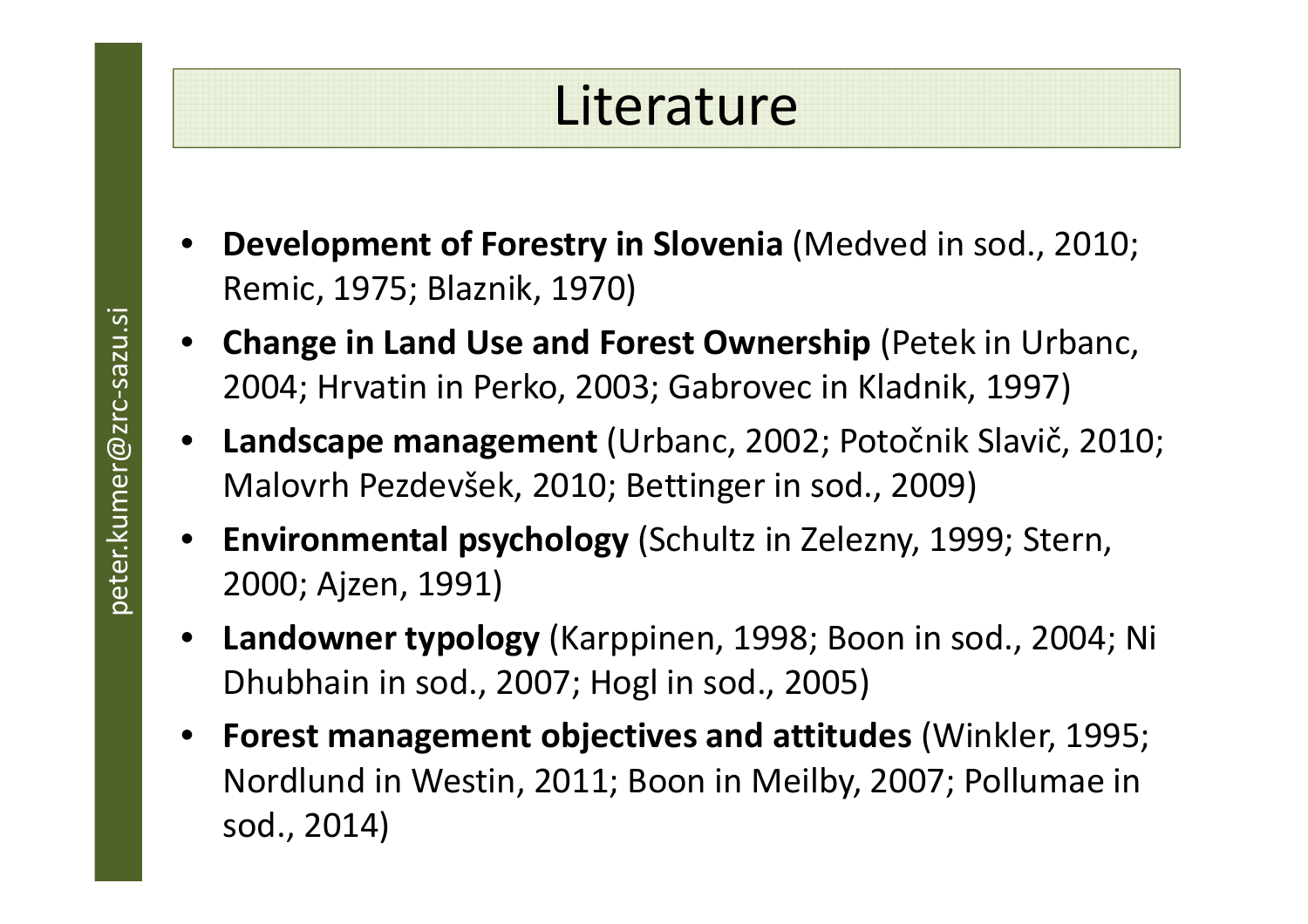#### Data and Methods 1/2

- Surveying and Mapping Authority, LandRegistration Authority
- Spatially dispered sample of 2010 owners
- Mixed-mode postal and online survey (Dillman, 2014)
- Surveying agricultural affiliation, forest values and attitudes, management objectives etc.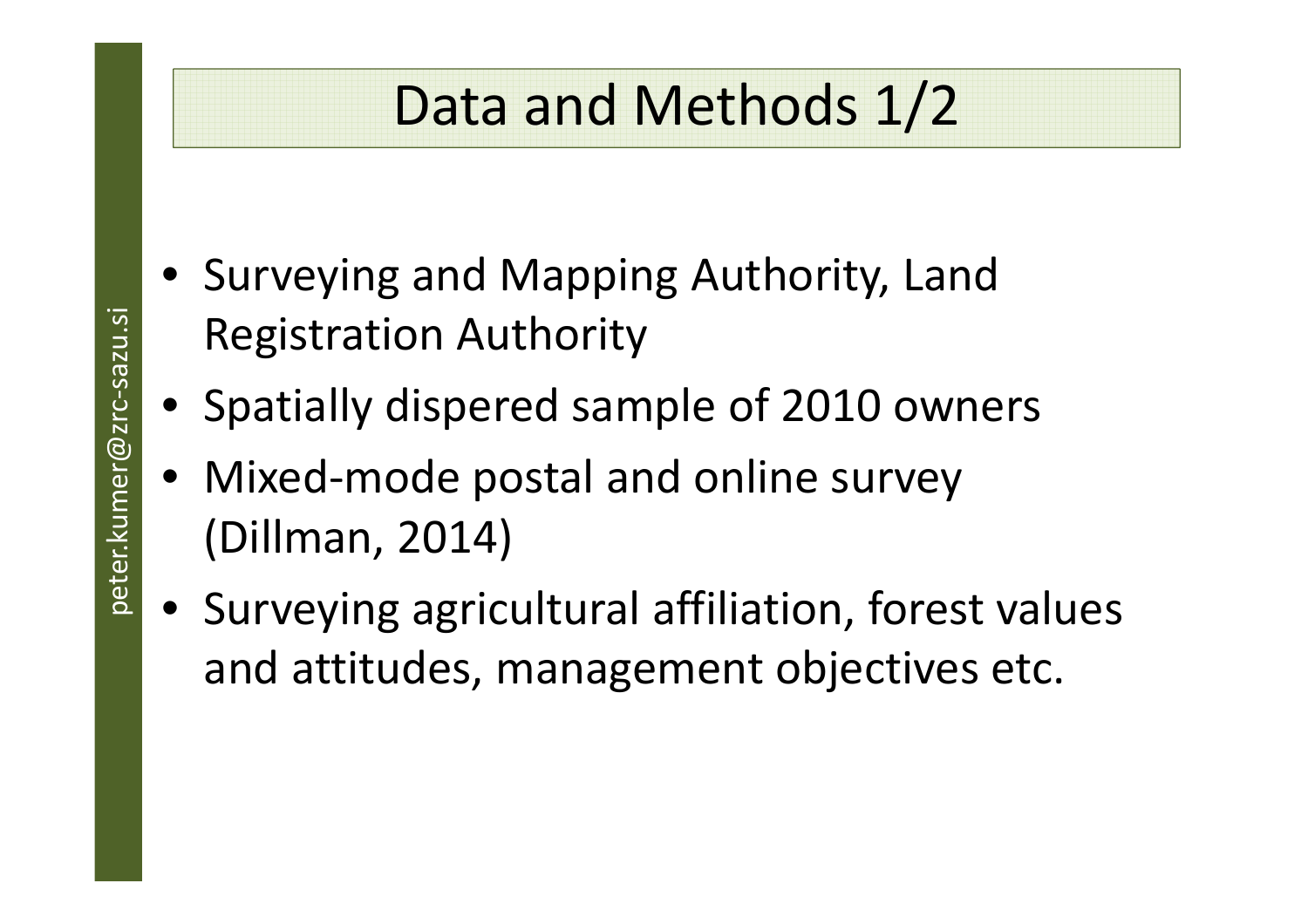#### Data and Methods 2/2



**Date**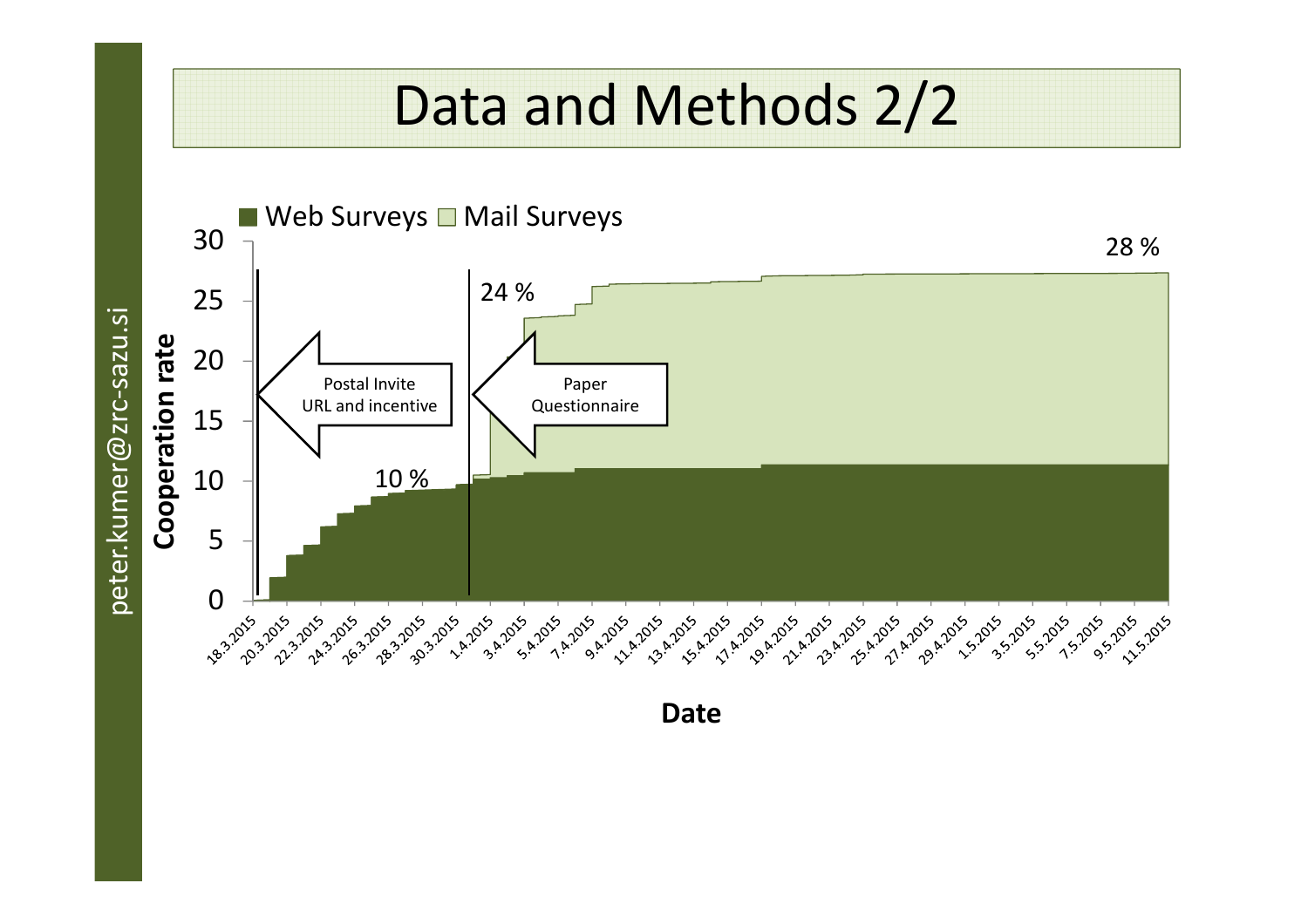#### Uninterested Owners 1/6

- Management Practice: Comparison withActive Owners
- Definition of Uninterested Owners

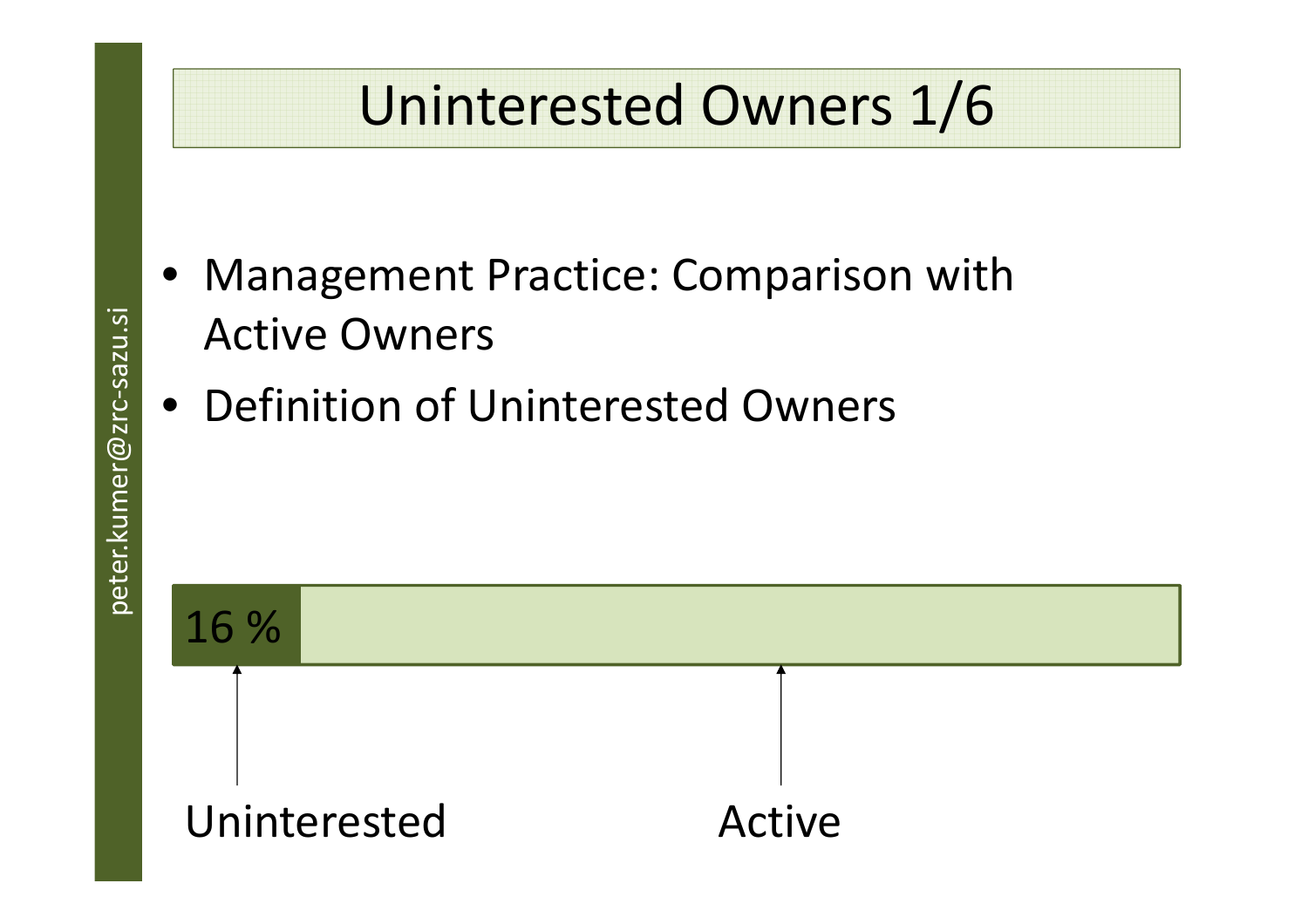## Uninterested Owners 2/6

| <b>SOCIODEMOGRAPHIC PROFILE</b> |                           |               |                     |  |  |  |
|---------------------------------|---------------------------|---------------|---------------------|--|--|--|
|                                 |                           | <b>ACTIVE</b> | <b>UNINTERESTED</b> |  |  |  |
| GENDER (%)                      | <b>MALE</b>               | 64            | 55                  |  |  |  |
|                                 | <b>FEMALE</b>             | 36            | 46                  |  |  |  |
| <b>AGE</b>                      |                           | 59,5          | 61,3                |  |  |  |
| <b>STATUS</b>                   | <b>EMPLOYED</b>           | 41,3          | 32                  |  |  |  |
|                                 | <b>UNEMPLOYED</b>         | 5,6           | 6,6                 |  |  |  |
|                                 | <b>RETIRED</b>            | 46,8          | 55,3                |  |  |  |
| <b>EDUCATION</b>                | <b>ELEMENTARY OR LESS</b> | 18,1          | 18,7                |  |  |  |
|                                 | 2- OR 3- YEARS SECONDARY  | 29,5          | 24                  |  |  |  |
|                                 | <b>4- YEARS SECONDARY</b> | 29,7          | 32                  |  |  |  |
|                                 | <b>UNIVERSITY</b>         | 9,4           | 22,7                |  |  |  |
|                                 | <b>POSTGRADUATE</b>       | 3,4           | 2,7                 |  |  |  |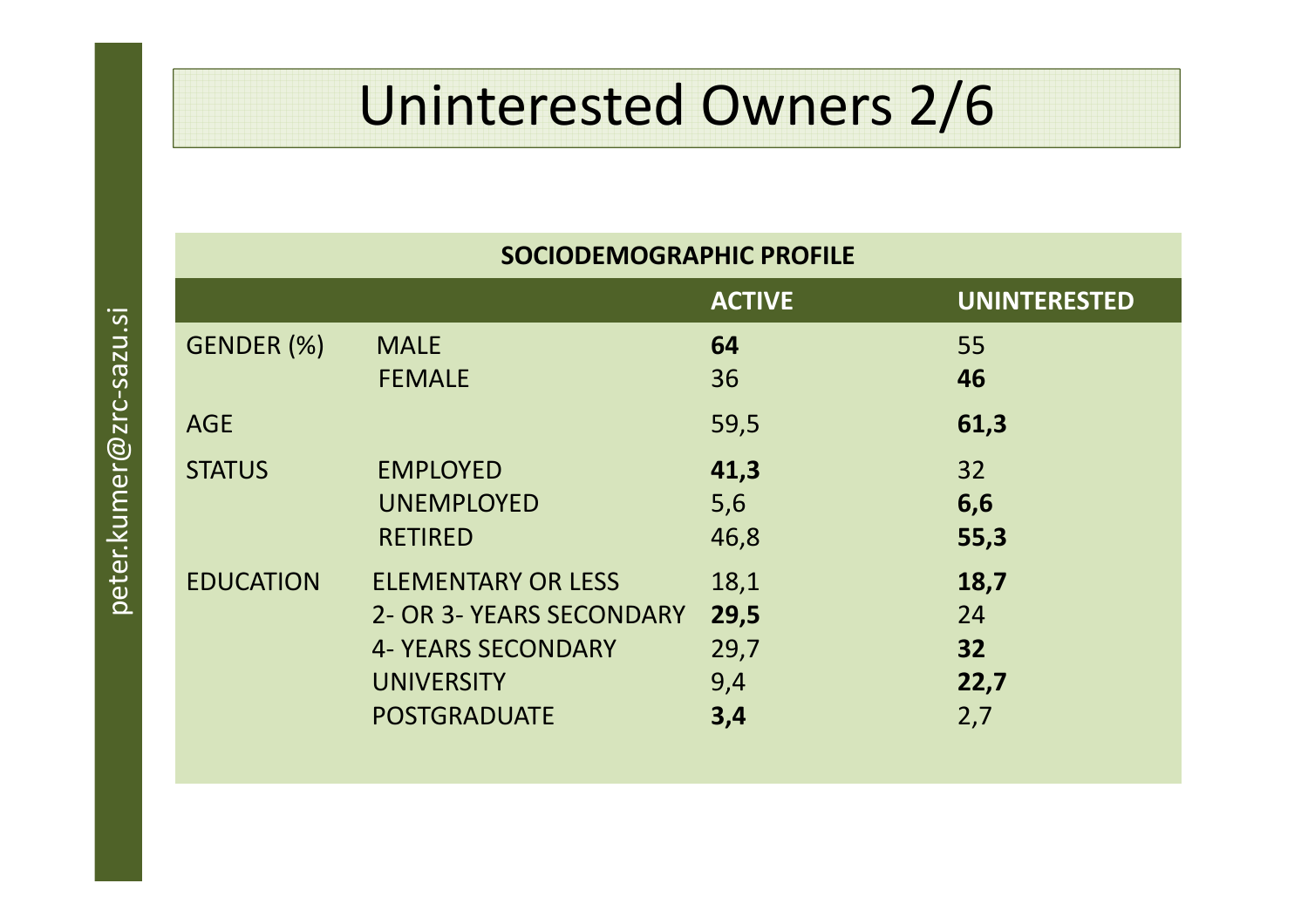## Uninterested Owners 3/6

| <b>BACKGROUND</b>                                                     |               |                     |  |  |  |
|-----------------------------------------------------------------------|---------------|---------------------|--|--|--|
|                                                                       | <b>ACTIVE</b> | <b>UNINTERESTED</b> |  |  |  |
| <b>AVERAGE SIZE OF FOREST ESTATE (ha)</b><br>$N=395$ , excl. $> 5$ ha | 1,7           | 1,2                 |  |  |  |
| <b>AGRICULTURAL AFFILIATION (%)</b>                                   |               |                     |  |  |  |
| <b>BORN ON FARM</b>                                                   | 68            | 51                  |  |  |  |
| <b>NOT RELATED TO AGRICULTURE</b>                                     | 24            | 54                  |  |  |  |
| SATISFACTION WITH ACCESS TO FOREST ESTATE:                            |               |                     |  |  |  |
| GOOD OR VERY GOOD (%)                                                 | 47            | 30                  |  |  |  |
| <b>COOWNERSHIP - AVERAGE NUMBER</b>                                   | 0,79          | 1,46                |  |  |  |
| SINGLE OWNER (%)                                                      | 63            | 55                  |  |  |  |
| <b>PARCELS - AVERAGE NUMBER</b>                                       | 3,13          | 2,29                |  |  |  |
| <b>DISPERSION OF PARCELS</b>                                          |               |                     |  |  |  |
| <b>HIGH DISPERSION (%)</b>                                            | 21            | 13                  |  |  |  |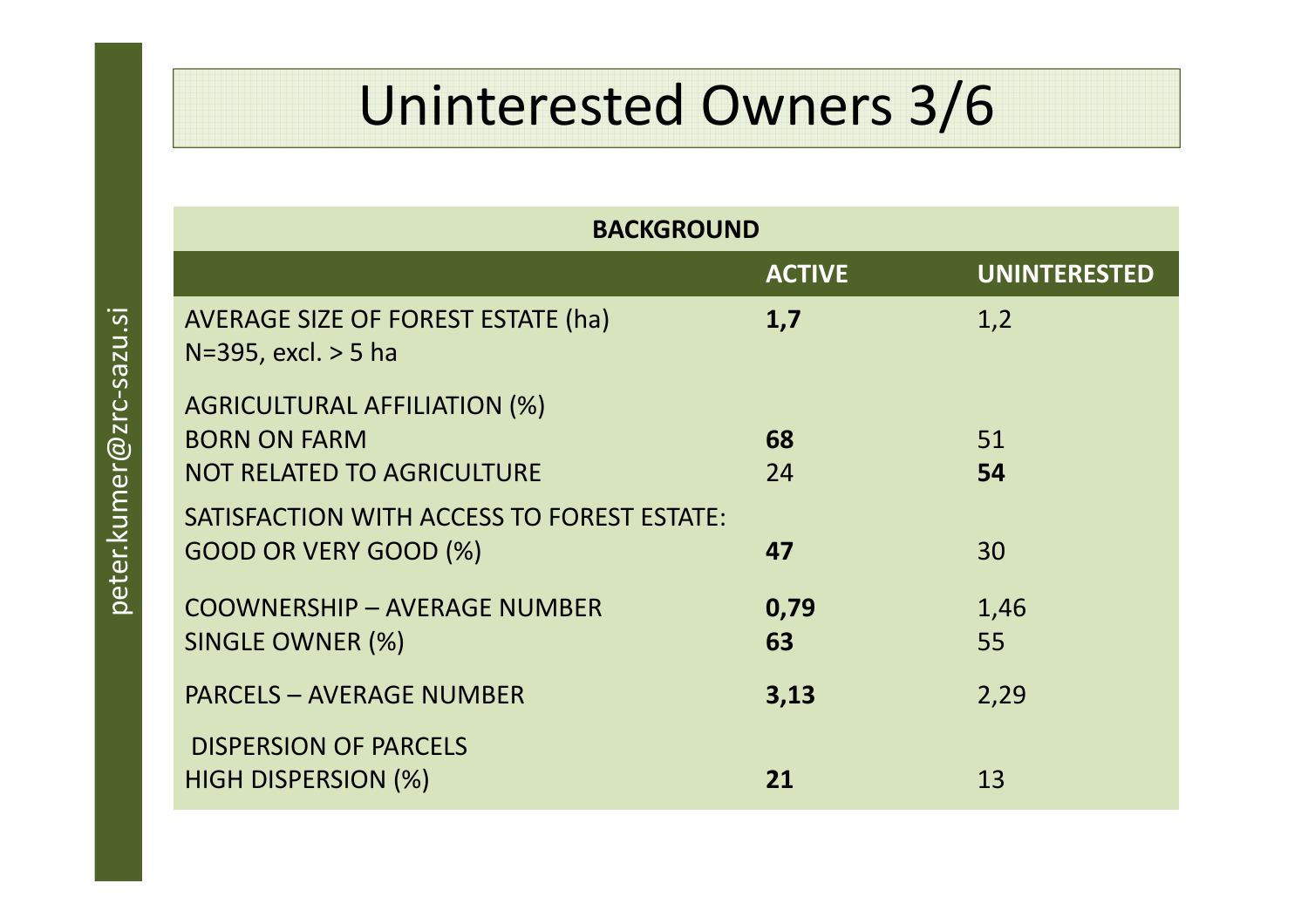#### Uninterested Owners 4/6

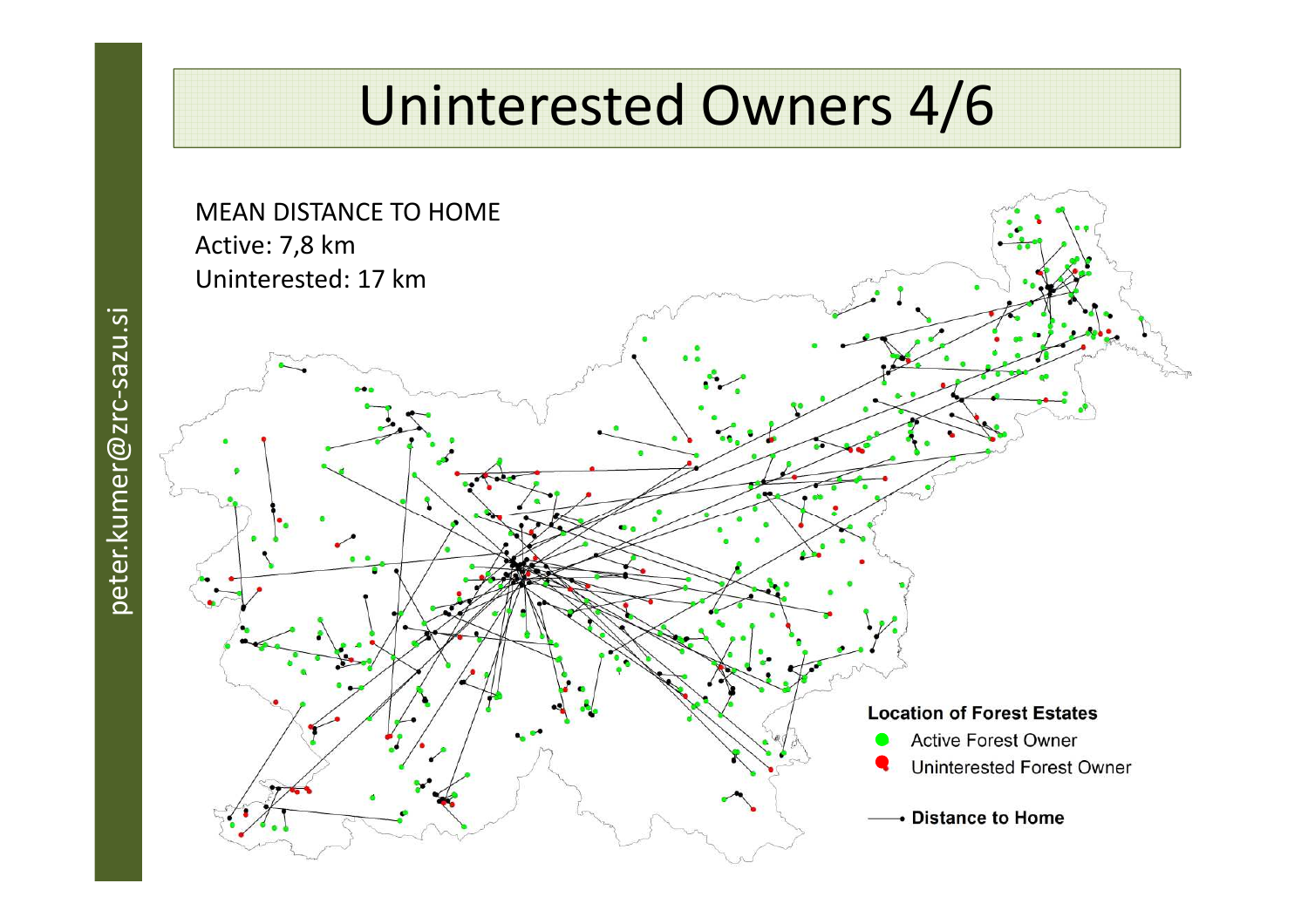#### Uninterested Owners 5/6

|      |                                              | <b>ACTIVE</b> | <b>UNINTERESTED</b> |
|------|----------------------------------------------|---------------|---------------------|
|      | HOW MANY DAYS PER YEAR DO YOU USE ANY OF THE |               |                     |
|      | <b>SOCIAL FUNCTIONS OF YOUR FOREST?</b>      |               |                     |
|      | <b>HUNTING</b>                               | 1,6           | 1,39                |
|      | <b>EXERCISE</b>                              | 15,7          | 6,35                |
|      | <b>FRUIT PICKING</b>                         | 7,7           | 3,94                |
|      | WOULD YOU SIGN A LEASE ON YOUR FORESTLAND?   |               |                     |
| (% ) |                                              |               |                     |
|      | <b>YES</b>                                   | 21            | 44                  |
|      | <b>NO</b>                                    | 79            | 56                  |
|      | I WOULD ACTIVELY MANAGE MY FORESTLAND IF (%) |               |                     |
|      | EFFECTIVE WOOD-PROCESSING CHAIN              | 22            | 10,4                |
|      | <b>STATE FINANCIAL INCENTIVE</b>             | 29            | 18,2                |
|      | <b>ENTRANCE FEE FOR VISITORS</b>             | 6,2           | 1,3                 |
|      | IN NONE OF THE CASES                         | 29            | 33,8                |
|      | <b>ONLY IF I FEEL THE NEED</b>               | 17            | 23,4                |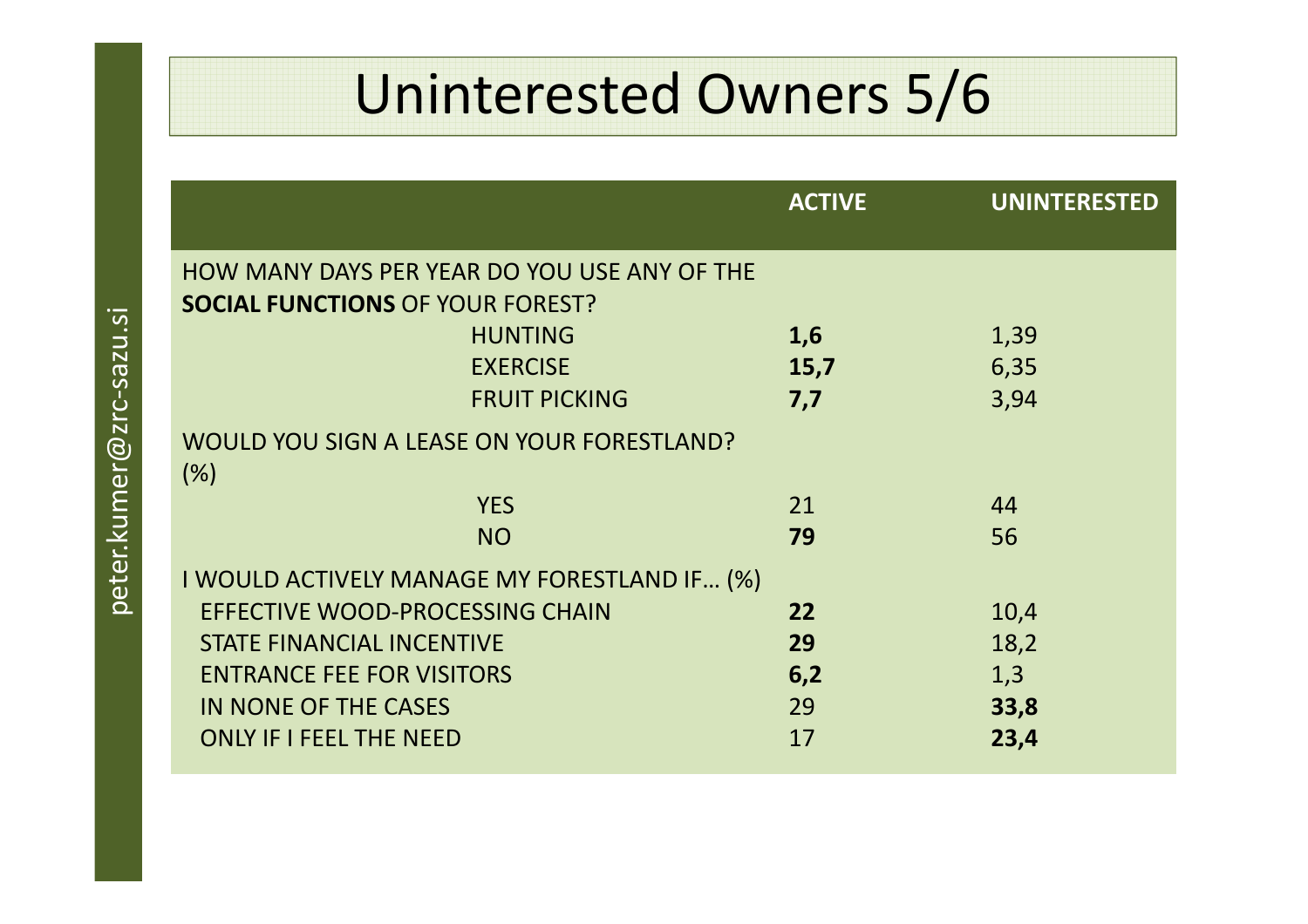#### Uninterested Owners 6/6

|                                                                                                     | <b>ACTIVE</b> | <b>UNINTERESTED</b> |
|-----------------------------------------------------------------------------------------------------|---------------|---------------------|
| <b>FOREST REPRESENTS AESTHETICALLY ATTRACTIVE</b><br>LANDSCAPE.<br>I agree, I strongly agree $(\%)$ | 90,5          | 87,8                |
| IN FOREST PEOPLE CAN RELAX, BREATH CLEAN AIR AND<br>USE IT FOR EXERCISE.                            |               |                     |
| I agree, I strongly agree (%)                                                                       | 83            | 77,4                |
| FOREST NEEDS TO BE MORE ACCESSIBLE TO VISITORS.<br>I agree, I strongly agree (%)                    | 37            | 46                  |
| WE NEED MORE WELL MAINTAINED FOREST TRAILS FOR<br><b>VISITORS.</b><br>I agree, I strongly agree (%) | 36,5          | 40,7                |
| <b>I AM WILLING TO MANAGE MY FOREST IN THE NEXT</b><br>YEAR.                                        |               |                     |
| Yes, I will, I probably will (%)                                                                    | 64,3          | 21,1                |
| <b>TYPE OF ACQUISITION</b>                                                                          |               |                     |
| <b>INHERITANCE</b>                                                                                  | 82,6          | 84                  |
| <b>PURCHASE</b>                                                                                     | 15,9          | 9,3                 |
| <b>OTHER</b>                                                                                        | 1,5           | 6,7                 |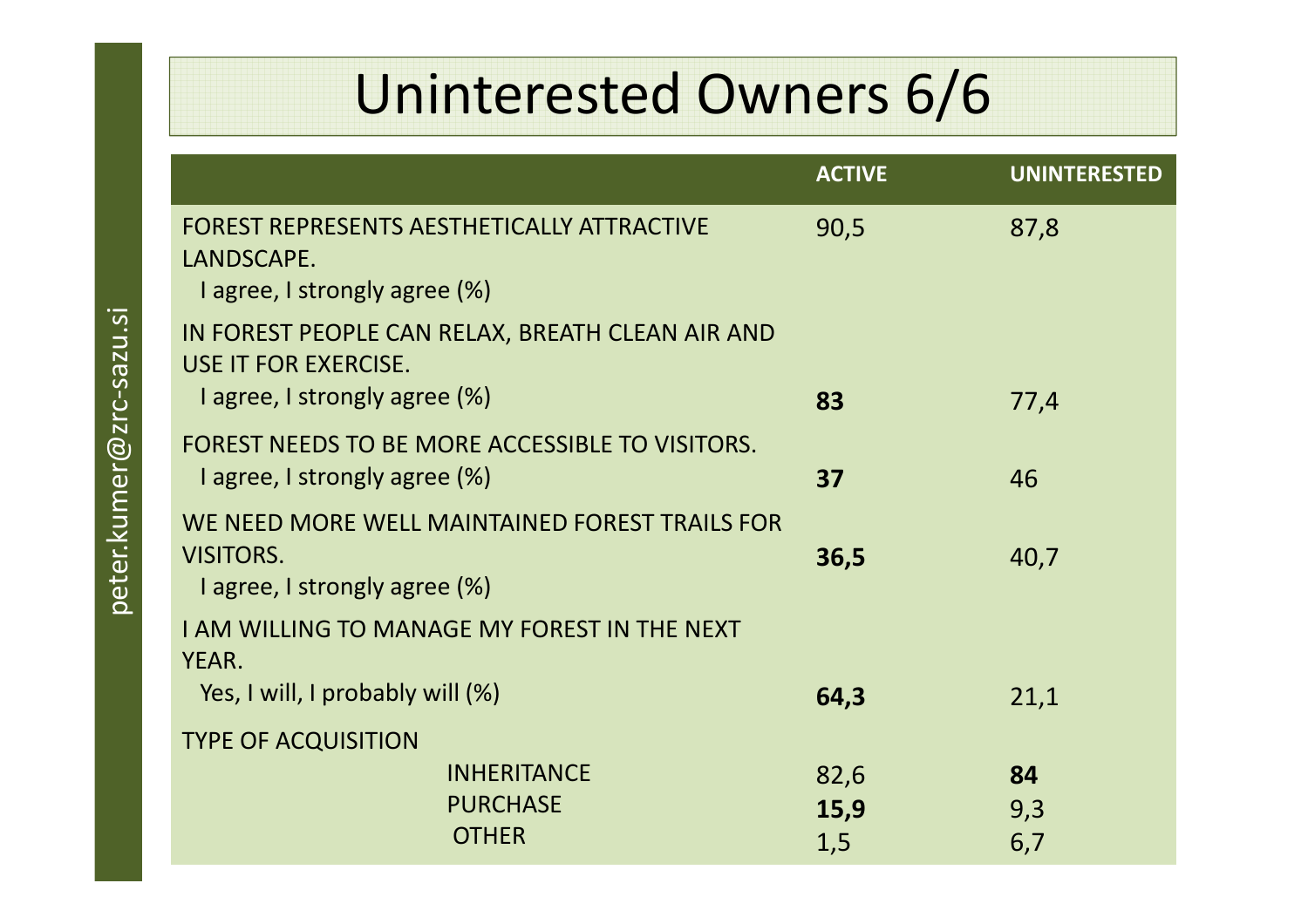#### Take home message

- Ownership groups are very diverse with regardto management objectives and forest harvesting; small scale owners seem to be even more diversed.
- Forestry policy needs to be more coherent and prepared with respect to different types of owners.
- Further research is needed to identify level of harvest activity among active owners.